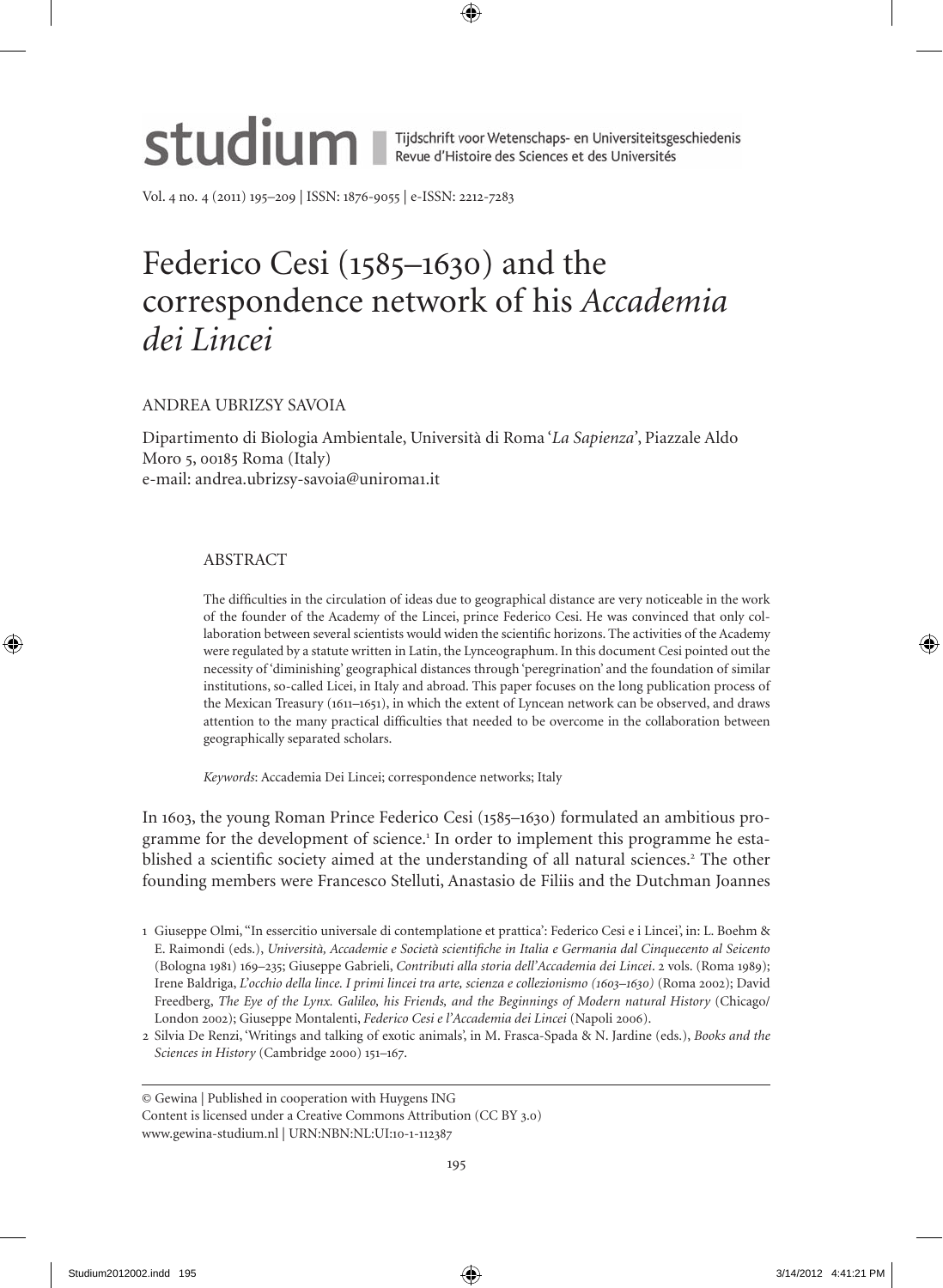van Heeck, Latinized Heckius.<sup>3</sup> Heckius was born in the town of Deventer in the Northern Netherlands on 2 February 1579 and came from a well-to-do Catholic family. It was his idea to name the society the *Accademia dei Lincei*: its name refers to the penetrating eyes of the lynx. Cesi adopted the lynx as a symbol of his academy's desire to penetrate the mysteries of nature.

Cesi lived in an age of great transformations in science, at the turning point of a period characterized by an amazing growth of the knowledge of natural history, in particular as a result of the great voyages of discovery and the use of new instruments of observation. His initiative was not well received by his family. His father would have preferred his son to manage the family property instead of him spending large sums on 'frivolous' activities and receiving persons in their home whom the father regarded as 'hardly commendable'. Alarmed by the activities of the four friends believed of having set up an esoteric sect, and by the influence of the unconventional Heckius on his son, Cesi senior denounced this foreign guest to the Inquisition. Such pressures and intimidations caused the group to break up. Heckius, who had graduated from Perugia, and was the only one of the four founding members with a university education, began to travel all over Italy. Subsequently, he crossed the Alps and began a long period of travels all over Europe, from england to Norway, and from France to Poland, passing through Germany and Bohemia. Cesi had asked him to establish contact with the most illustrious scholars in the various countries and to acquire books, at the prince's expense, for the library of the Academy. Cesi kept up correspondence with Heckius. The latter never forgot to note down his observations during these journeys and to send them to his friends in Italy. The University Library of Montpellier owns the results of these efforts: its collection comprises a few travel notebooks by Heckius entitled Fructus itineris ad Septentrionales.<sup>4</sup> In 1605 the Dutch naturalist returned to Italy, but in 1616 his 'mental unbalance' led to his expulsion from the Academy.

Once the young Cesi had come of age, he moved to Naples in order to loosen the ties with his family and to gather new adherents, amongst them two of the most prominent investigators of the natural world: Giambattista della Porta (1535–1615), who joined the academy in 1610, and the tuscan mathematician and astronomer Galileo Galilei, who joined in 1611. Della Porta, a Neapolitan nobleman and natural philosopher, had founded the first scientific society in 160, the *Accademia dei Segreti* or *Academia Secretorum Natu*rae. He had been inspired by the literary academies of Naples. During the first half of the sixteenth century it was not unusual in Italy to create an academy, but these were usually very temporary phenomena, far removed from the humanist model; they generally had a literary character and only a few of them had a scientific programme. the Linceans can be regarded as a precursor of scientific institutions, not only in Italy but also in a much wider European context.

In Naples, Cesi summarized his ideas and projects that had been around for years in the Accademia dei Lincei in a lecture *Del natural desiderio di sapere et institutione de' Lincei per adempimento di esso*. organized scientific research meant working together, sharing results –

<sup>3</sup> on Heckius see Ada Alessandrini, Renzo Armezzani, Balilla Beltrame, tiziana Gazzini, elena Mezzanotte, Anna Nicolò, Ivo Quagliarini, *Francesco Stelluti, Linceo da Fabriano* (Fabriano, 186); Gabrieli, *Contributi* (n. 1); Saverio Ricci, 'Il caso Heckius', in *I primi Lincei e il Sant'Uffizio: questioni di scienza e fede*, Atti del convegno, Accademia Nazionale dei Lincei (Roma 2005) 207-234.

<sup>4</sup> Ada Alessandrini, *Cimeli lincei a Montpellier* (Roma 178); Gabrieli, *Contributi* (n. 1).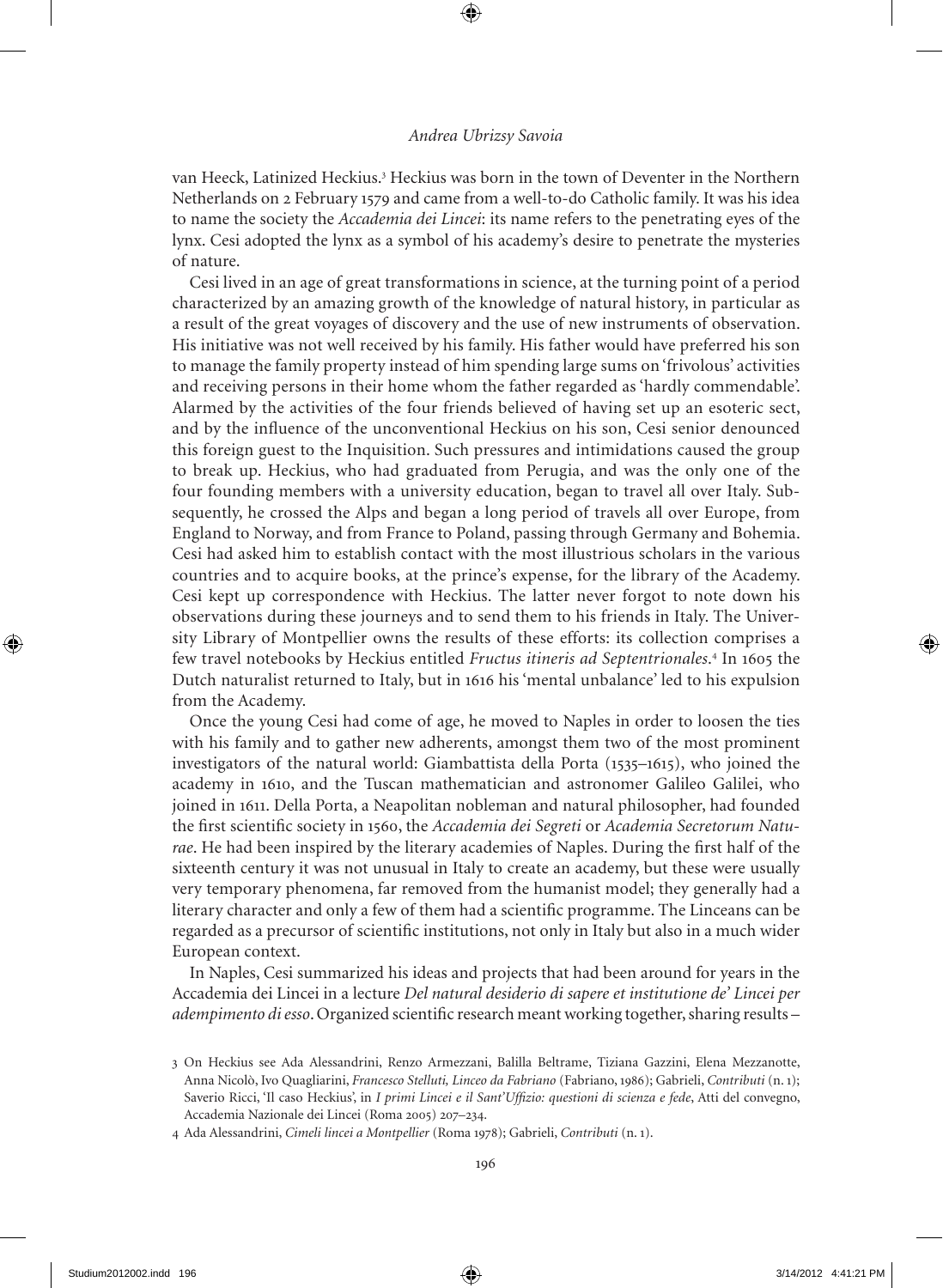without envy or rivalry – and mutual assistance. Cesi was convinced that only collaboration between several scientists, or even better, groups of scientists who coordinated their research and circulated their findings, would widen the scientific horizons. He proposed a kind of rationalization of scientific investigation that preferred collective to individual research and attached importance to even the smallest contribution. this kind of scientific investigation also had to satisfy practical demands, that is, it had to be useful.

 *Del natural desiderio* is the most coherent statement of Cesi's approach to knowledge. He presented it at a meeting of the academy in Naples in 1616, but it was not published during his lifetime. Cesi repeatedly pointed to the necessity of bringing together the knowledge gathered in different towns, cities and countries. Cesi offered a solution in the form of a dense correspondence network. For Cesi and his companions the letter formed the unifying element, the cement of his Academy. As an institution it was founded on exchanges by means of letters; through such exchanges debate could develop and investigation could really become joint research.<sup>6</sup>

'[the members of the Academy] will bring great and certain benefit to the greater propagation of letters and scholars and their service, in fact they will be able to have them available in any place whatsoever. […] Hence the *Accademia dei Lincei* will be a congregation, a seminar, a redoubt or genuine retreat for teachers, writers and researchers in philosophy and mathematics in particular, but not without the adornment of philology; while, unified and based on the mutual affection of colleagues and of each and every one towards science, totally dedicated to and focused on that with sincerity of mind and an orderly exchange of assistance and correspondence.<sup>7</sup>

This type of contact and reciprocal exchange became, in fact, obligatory in the circles of the Linceans, also in order to give the Academy an international character. Because actual meetings between researchers were, by necessity, rare, exchanges by letter could help overcome some difficulties. Cesi's project did, in effect, help to overcome local and even national boundaries. It anticipated a tendency which would become manifest all over Europe a few decades later: the Academy aimed to bring together researchers from all parts of the world.

## *The establishment of correspondence networks*

the activities of the Academy were regulated by a statute written in Latin, the *Lynceographum*, drafted in the years 1605–1612. A first draft dates from 1604, but was never published. the statute laid down the organizational structure of the Academy and the basic outlines of its programme, as well as providing guidelines for the lives of its members. It was conceived

<sup>5</sup> The manuscript is preserved in the Biblioteca Nazionale of Naples. Reprinted in: Carlo Vinti & Antonio Allegra (eds.), *Federico Cesi, Opere scelte* (Perugia 2003); see also Montalenti, *Federico Cesi* (n. 1).

<sup>6</sup> Irene Baldriga, 'the role of correspondence in the transmission of collecting patterns in seventeenth-century europe: models, media and main characters'. In: Francisco Bethencourt, Florike egmond (eds.) *Correspondence and cultural exchange in Europe, 1400–1700*, vol. 3 (Cambridge 2007), 187–216.

<sup>7</sup> '... riportaranno copioso e sicuro frutto a maggior propagatione delle lettere e delli studiosi e loro servitio, anzi potranno haverli pronti in qualsivoglia luogho. [...] onde sarà l'Accademia de' Lincei una congregatione, un seminario, un ridotto o vero ritirata di professori, scrittori e sperimentatori in filosofia e mathematica particolarmente, né però senza l'ornamento di filologia; mentre, ben unita e fondata nell'amore de' collegi tra di loro e di tutti e di ciascuno verso la sapienza, a quella totalmente dedicata et indirizzata con sincerità di mente e buon ordine di scambievoli aiuti e corrispondenza'. See: Cesi, Opere (n. 5) 50 and Montalenti, *Federico Cesi* (n. 1) 98.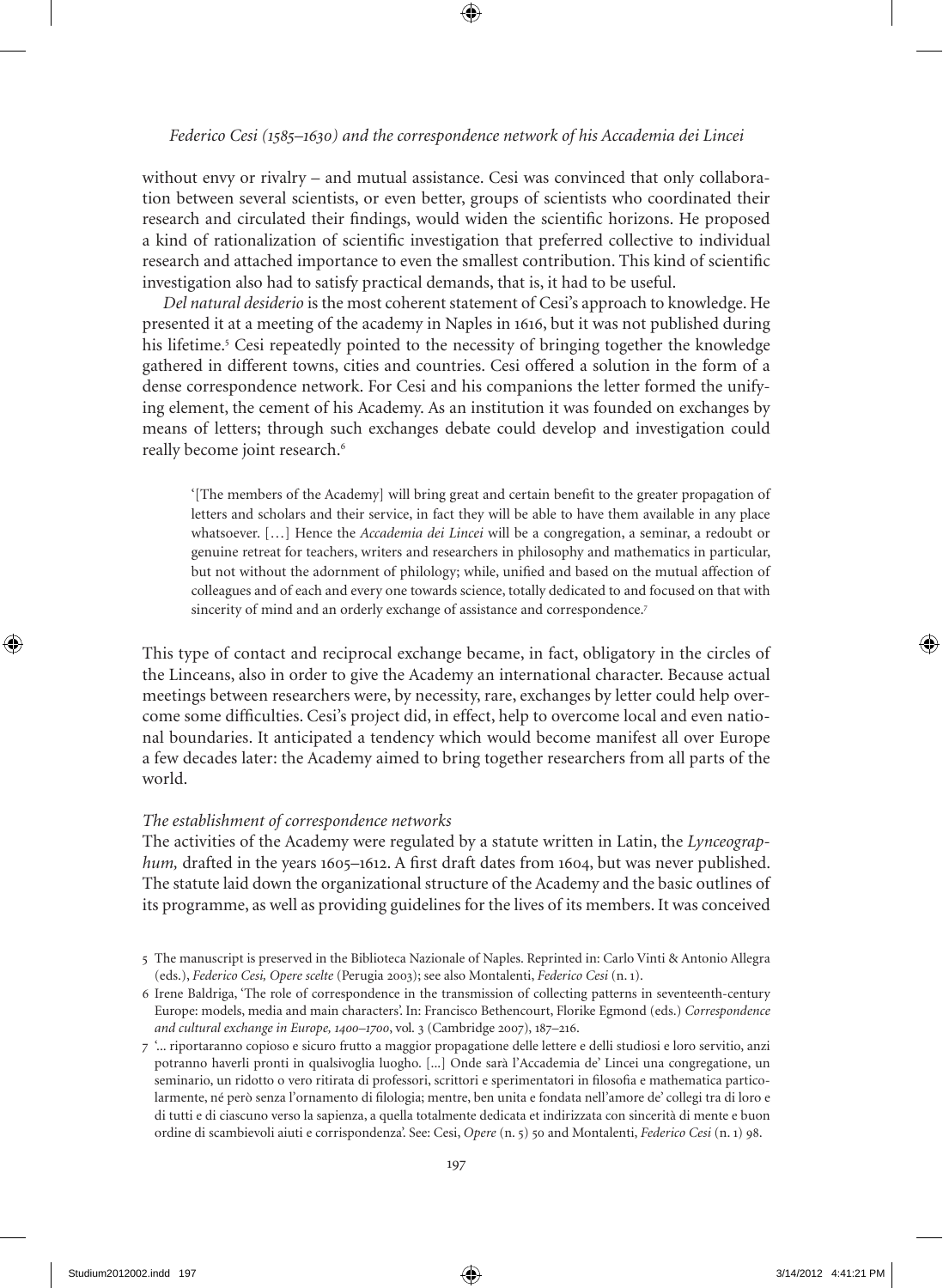

Fig. 1: The *Lynceographum* drafted in 1605–1612, but never published (only a critical edition in 2001). [Ms Arch. Linceo 4, Biblioteca dell'Accademia Nazionale dei Lincei e Corsiniana, Roma].

by Cesi and successively adapted by some of the founding members. Four manuscript versions of it are still extant, which are now in Rome and Florence. A revised version of the *Lynceographum* was published in 1623–1624 by Johannes Faber under the title *Praescriptiones Lynceae Academiae*.

In this document Cesi comes back to the necessity of 'diminishing' geographical distances through 'peregrination'. the grand project comprised the foundation of similar institutions, so-called *Licei*, elsewhere in Italy and abroad. the cities mentioned as potential seats had been chosen strategically: Naples in the 'heart of central Italy'; Padua as a 'city famous for its university'; Vienna 'where Germans, Bohemians and Hungarians meet'; and Paris with its 'outstanding university'. Other locations were Augsburg (residence of the Academy member Marcus Welser), Cologne, Spain and Lisbon ('connected by trade with the Indies'), Louvain, and further eastwards Poland, which was free from turkish occupation. There were even plans to extend activities to Asia, Africa, and the Indies. Members of the Academy can and should visit these *Licei* dispersed over many places. Thus, Cesi envisaged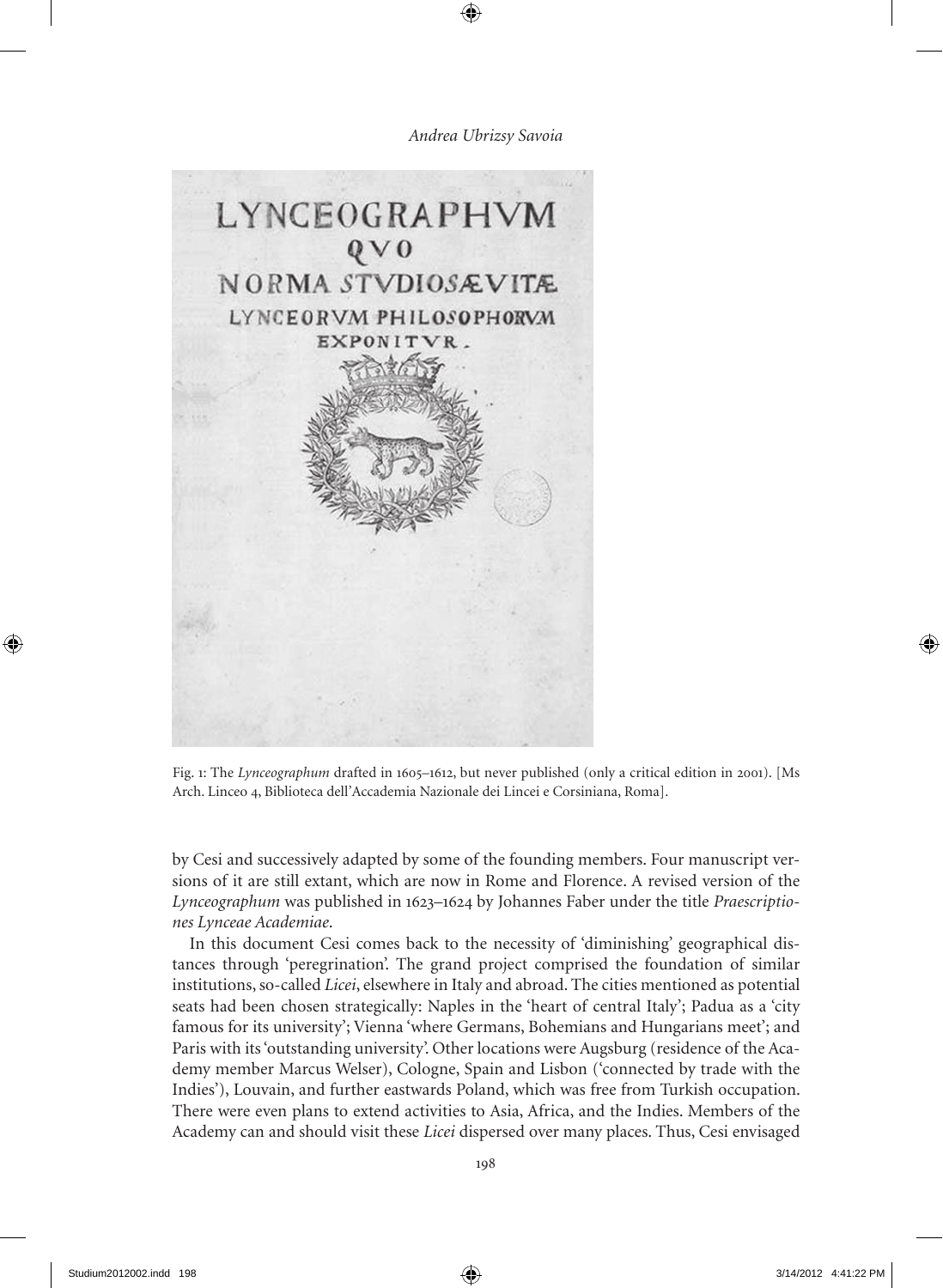*Federico Cesi (1585–1630) and the correspondence network of his Accademia dei Lincei*

the creation of a community, based on fraternity and friendship between its learned members, whose *patria* was the world.

the expediently distributed *Licei* and the involvement of scholars from various parts of europe did not yet seem sufficient to ensure the wide circulation of knowledge to which the Linceans aspired. Forming part of the network of intellectuals which had come into being during the second half of the sixteenth century was necessary to ensure the Academy access to this flow of information. It was the Dutchman Heckius who was charged with contacting the main figures of natural history research and the 'République des Lettres' in Northern europe, in order to profit from the circulation of information and obtain wide recognition of the Linceans among the circles of the european scientific community.

In an appendix to a letter from Cesi to Galileo of 2 June 1612, Cesi further developed his views on the use of correspondence networks.<sup>8</sup> Cesi no longer considered the term 'epistole' to refer simply to letters containing the conventional greetings and news updates about political events or persons of common interest. For him they ought to be genuine periodical accounts of the progress of the studies conducted by the members of the Academy:

[The members of the Academy] should often greet the Prince with letters and put him in the picture regarding their own affairs and studies, and also all the Lincean brothers at least once a year, around the 17th of August.

But this network was not sufficient for the dissemination of knowledge to which the Linceans aspired. therefore Cesi not only wanted to provide the scattered members of the *Licei* with specific structures to promote their research activities, but also planned to encourage and sponsor publications by the members:

[The members of the Academy] should ask the Prince's advice on the merit of the publication of a volume […] and should donate one copy to each Lincean and three to the Lincean library. If they are unable to print the volume at their personal expense, they should know that, if they wish or request, after receiving the approval of the librarian, such works can be printed at the expense of the Prince or of the Academy.<sup>10</sup>

Publishing research findings – like joint investigation – was an obligation laid down in the regulations of Cesi's institute, and it forms yet another respect in which the Academy differed in a fundamental way from the other Italian academies. Books are the best means to transmit and spread the results of research, as has happened so often in the past. Books, which were the best means to communicate research findings to a larger public and to prevent important scientific discoveries from vanishing in the course of time, also functioned for the Lincean Academy as a visiting card, as an efficient means of propaganda.

<sup>8</sup> *Ristretto delle costituzioni lincee* (the appendix to a letter from Cesi to Galileo of 2 June 1612). Giuseppe Gabrieli (ed.), *Il Carteggio Linceo della Vecchia Accademia di Federico Cesi (1603–1630),* 2 vols. (Roma 138–142, reprint 16), letter no. 321.

the *Collegio o Ordine Linceo*, or Lincean Academy, was founded on 17 August. Gabrieli, *Carteggio* (n. 8) 22–231. 10 Ibidem.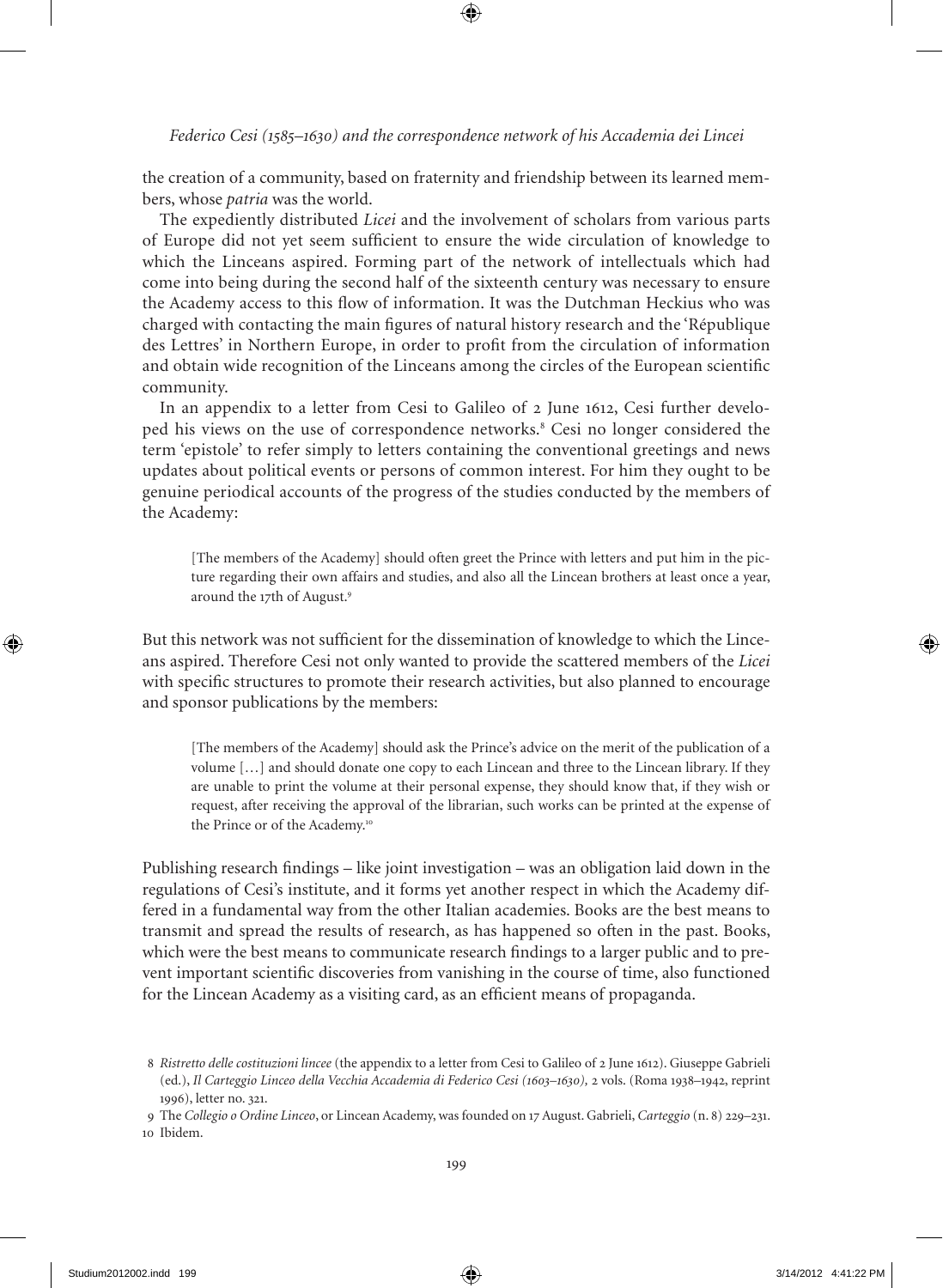

Fig. 2: Text and image of maize with autographed notes by Cesi in a copy of the 1649 edition of the *Rerum Medicarum Novae Hispaniae Thesaurus*. [Biblioteca dell'Accademia Nazionale dei Lincei e Corsiniana, Roma].

#### *An Ambitious project: the 'Mexican Treasury'*

Given the great number of their projects, the Linceans published an astonishing small number of works, but all of them expressed their desire to acquire knowledge, in particular about distant places. This is testified by the magnificent edition of the *Rerum Medicarum Novae Hispaniae Thesaurus seu plantarum animalium mineralium Mexicanorum historia ex Francisci Hernandez Novi Orbis medici primarii relationibus in ipsa Mexicana Urbe conscriptis a Nardo Antonio Recchio [...] collecta ac in ordinem digesta a Ioanne Terrentio Lynceo [...] notis illustrata [...]* (Rome 1651), or 'Mexican Treasury' as it was commonly known, the result of the joint efforts of the Linceans.

the *Mexican Treasury* is an encyclopaedia of the New World, based on an extensive manuscript report entitled *De Historia Plantarum Novae Hispaniae* preserved in 16 big volumes containing text (6 volumes) and (some 4000) images (and 4 volumes added later). It had been compiled by the court physician of Philip II of Spain, Francisco Hernández  $(1515-1587)$  partly on the basis of his direct observations. Hernández had been sent to Mexico by Philip in 1570/1571–1577 in order to collect information about plants, animals, and minerals. this was the first scientific expedition ever to explore the resources of Latin America. During a temporary halt in Mexico City, Hernández, who was assisted by capable indigenous artists, had coloured drawings made of many hundreds of plants and animals, bringing together an extraordinary and unique documentation of the fauna and flora of the New World. Back in Spain, his work was received rather coldly by Philip, who desired only a list of plants from the New World which could be imported into Europe and used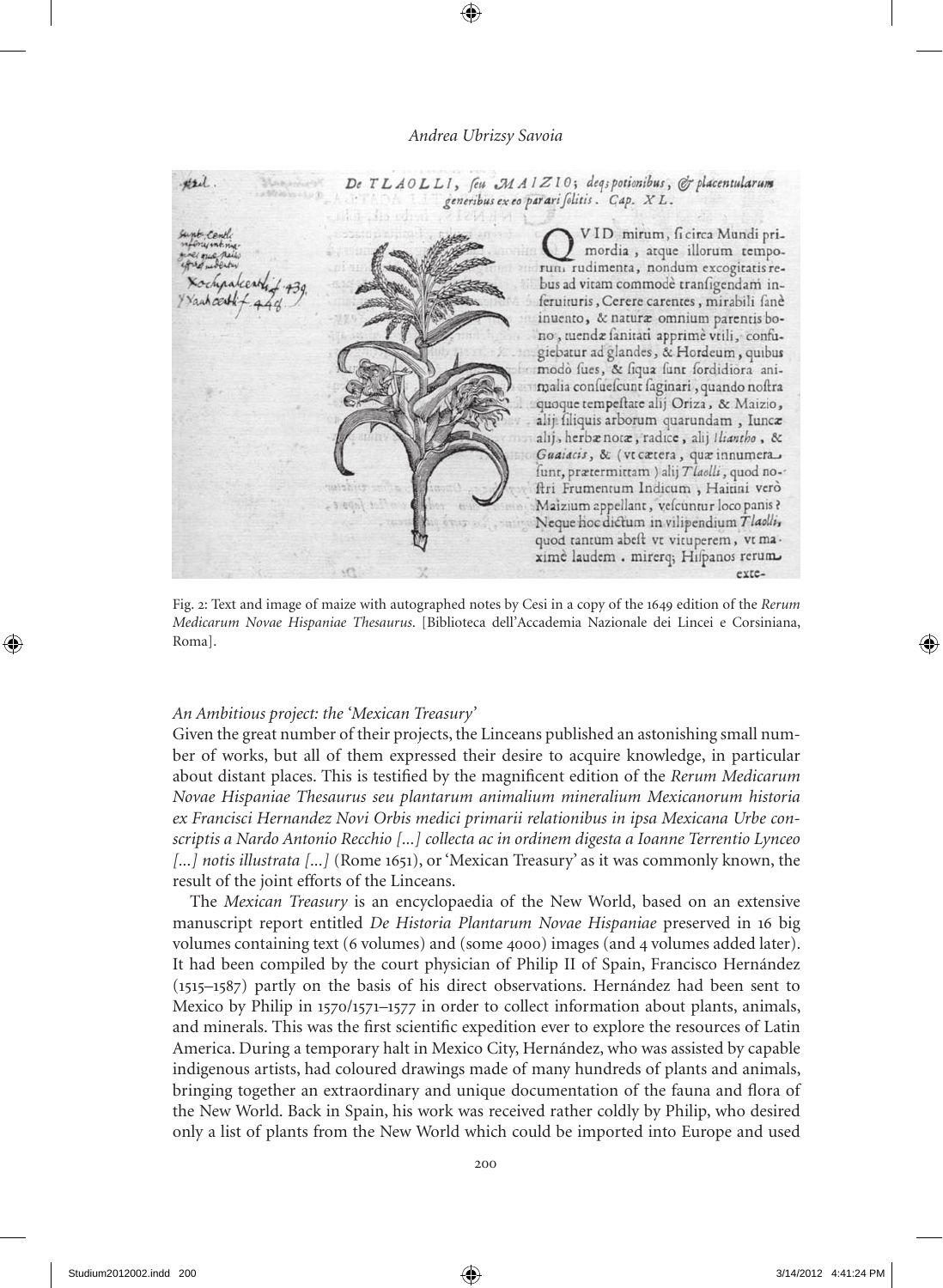as the basis for medicinal drugs. Consequently Philip decided that the material collected by Hernández would be stored in the library of the Escorial, and that another physician, though one with little naturalistic orientation, the Italian (Leo)Nardo Antonio Recchi, $<sup>n</sup>$ </sup> would be commissioned to make a summary of Hernández' material, illustrating exclusively those plants with medicinal properties which could be used for the original goals of the expedition. Recchi completed this summary under the title *De Materia Medica Nouae Hispaniae* in 182 and selected some 800 out of Hernández' illustrations in ten volumes. the king's decision was an economic one – publication of the complete material would have been extremely expensive – but we might agree in this respect with Henry Reeves, $12$  who suggested that Spain, unlike the major colonizing nations england, Portugal and France, deliberately withheld knowledge of New Spain's vast resources in order to deter foreign competition.

A Castilian summary13 made by Fra' Francesco Ximenes on the basis of the Recchi material was published in Mexico City in 1615 under the title *Qvatro libros de la Naturaleza y Virtudes de las Plantas y Animales*14 but this publication remained unknown to the Linceans.1 It shows how far Recchi had gone in reducing and selecting material (a selection and reduction with which, it seems, Hernández did not agree).<sup>16</sup> Recchi also replaced the rudimentary images made by Aztec hands<sup>17</sup> with more sophisticated ones. The original of Hernández' work was destroyed by a fire in the Escorial in 1671.

Contemporary scholars were highly interested in Hernández' work and various manuscript copies of parts of it circulated at the time. The summary made by Recchi was quoted by J. Acosta in the Italian translation (1596) of his *Historia natural*. Juan Eusebio Nieremberg included in his own work on natural history (*Historia naturae maxime peregrinae*,

- 13 He obtained this summary 'in a mysterious way'. See Weiner, 'L'opera' (n. 11) 227, but without illustrations.
- 14 Gustavo Casas Andreu, 'Nuevas interpretaciones y adiciones a los anfibios y reptiles en la obra del naturalista Francisco Hernández (117–184)', *Ciencia Ergo Sum,* 11 (2004) 308–312. the *Qvatro libros* may be the earliest natural history book to be published in the New World. J.M. López Pineros and J. Pardo Tomás discovered a copy of this work with an index in the faculty of medicine of the University of Montpellier. José Maria López Pinero and José Pardo Tomás, 'La edicion romana de la selección de Recchi: vicissitudes del llamado tesoro Messicano (1603–161)', in *Francisco de Hernández. Nuevos materiales y noticias sobre la Historia de las Plantas de Nueva España* (Valencia 1994). Another copy has been discovered at the Universidad Complutense in Madrid. Miguel Figueroa-Saavedra, 'La materia mediçinal de la Nueva espana: indagaciones sobre su origen e historia', *Revista Española de Antropología Americana* 33 (2003b) 133–155. The original manuscript by Recchi was rediscovered in the John Carter Brown Library and published in 1998 by R. Álvarez Peláez.
- 15 De Renzi, 'Writings' (n. 2); Francisco Hernández, *The Mexican Treasury: the writings of Dr. Francisco Hernandez*, edited by Simon Varey (Stanford 2000).
- 16 de Renzi, 'Writings' (n. 2).
- 17 Some of the original images are included into the *Pomar Codex* (ca. 1590) which contains seven pictures of animals and twenty-five pictures of plants brought by Hernández. Cf. Miguel Figueroa-Saavedra, 'Hallazgo de un manuscrito inédito del doctor Francisco Hernàndez: Materia mediçinal de la Nueua espana', *Relaciones – Revista de El Colegio de Michoacán* 21, no. 81 (2003) 127–160.

<sup>11</sup> Nardo Antonio Recchi from Monte Corvino (ca. 1540–1595) was Hernández' successor as court physician and also chief physician of the Kingdom of Naples. Dora B. Weiner, 'L'opera del dottor Francisco Hernández e l'accoglienza europea del 'tesoro Messicano' linceo', in: Antonio Graniti (ed.), *Federico Cesi: un principe naturalista (Acquasparta 29 e 30 settembre 2003), Accademia Nazionale dei Lincei* (Roma 2006)  $205 - 237.$ 

<sup>12</sup> Henry M. Reeves, 'Sahagùn's *Florentine Codex*, a little known Aztecan natural history of the Valley of Mexico', *Archives of natural history* 33 (2006), 2, 302–321.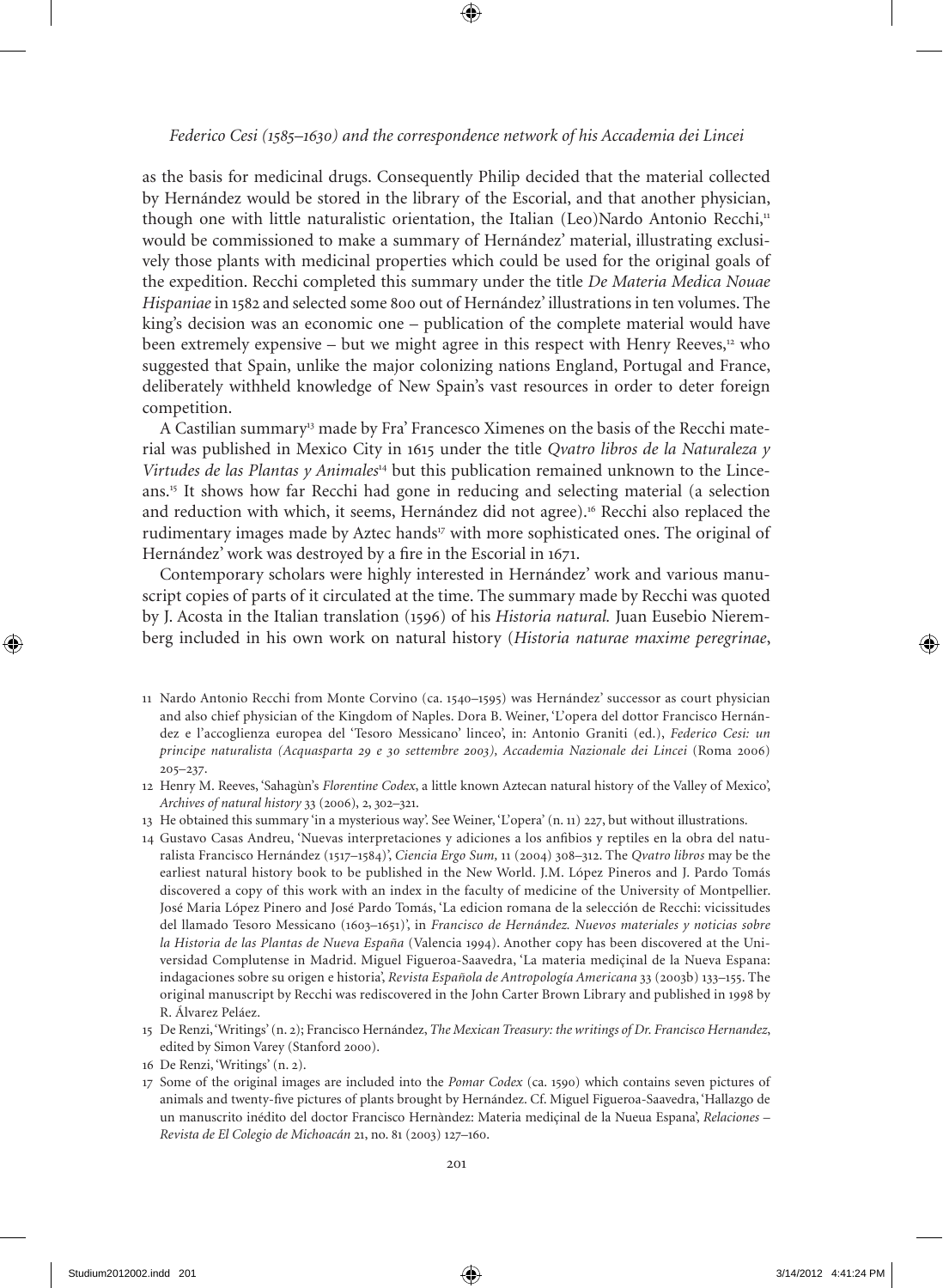Antwerp, 163) 170 passages taken from Hernández' work deposited in the escorial. Johannes de Laet in 1633 described 69 plants using Hernández' text.<sup>18</sup> In 1586 Aldrovandi<sup>19</sup> received information about it via the bishop of Piacenza, Filippo Sega. Aldrovandi also knew about the summary prepared by Recchi and taken by the latter to Naples. From Naples, della Porta informed Aldrovandi that 'the King has shown the book to his Council in Madrid, and he was told that the costs were high […] and of little use; since they were of Indian plants that could not be used in Spain; and besides, the book had no order to it'.<sup>20</sup>

In spite of the doubts expressed by the Lincean della Porta, and the many rearrangements of the material, which had left little of the original notes by Hernández, Cesi went in 1609–10 to see the Recchi manuscript. It had been left by Recchi to his nephew and was obtained by Cesi from the nephew (but without the illustrations) in order to publish it. the pictures remained in the possession of Recchi's heirs, but were briefly consulted by the Linceans. In the spring of 1611 Galileo admired Recchi's work and its colour illustrations in the house of Cesi in Roma. He also expressed his doubts, however, in a letter to Piero Dini, archbishop of Fermo: 'When I saw the paintings of 500 Indian plants recently in the house of the illustrious and excellent Marchese Cesi, my Lord, I had to declare that, either they were a fiction, denying that such plants are to be found in the world, or, if they did exist, it was vain and superfluous, since neither I nor any of those present knew their qualities, properties and effects'.<sup>21</sup>

## *The network in action*

on 17 September 1611 Cesi wrote to Galileo 'I have ordered the start of the printing of the book on the Indian plants'.<sup>22</sup> For clarity's sake, Cesi decided that Hernández' work, or rather the summary of it by Recchi, would have to be first revised by the Linceans. It would be published only after the corrections and additions required by new insights and information had been made. the magnitude of the undertaking, the slowness of the revision, and economic difficulties caused delays beyond anyone's imagination. thus, it was only in 1628 that 100 copies appeared, printed by Mascardi in Rome, and these contained only the zoological part in a critical edition by Johannes Faber: *Animalia Mexicana descriptionibus, scholijsque exposita. Thesauri rerum medicarum Nouae Hispaniae*. From this edition derives a whole series of later versions with various frontispieces and dates. the second frontispiece dates from 1630, the year in which Cesi died. His death was a great setback. The third frontispiece is dated 1648, and the various copies with this frontispiece show remarkable variations, at times even from one single copy to another.

The complete revised version including the plants was finally printed in  $1649-1651$ . Comments, plates, many hundreds of plants and animals, indices and the so-called *Liber unicus*

<sup>18</sup> Figueroa-Saavedra, 'La materia mediçinal' (n. 14) and idem, 'Hallazgo' (n. 17).

<sup>19</sup> Ulisse Aldrovandi (1522–1605), professor at Bologna University, asked the Grand Duke of Tuscany, Francesco I, to have copies made of some images by his ambassador in Spain. See oreste Mattirolo, 'Le lettere di Ulisse Aldrovandi a Francesco I e Ferdinando I Granduchi di Toscana e a Francesco Maria II Duca di Urbino tratte dall'Archivio di Stato di Firenze', *Memorie della Reale Accademia delle Scienze di Torino*, series II, LIV (1903-104), 34–401; Mario Cermenati, 'Ulisse Aldrovandi e l'America', *Annali di Botanica (Roma)* 4 (106), 313–366; Alessandro tosi, *Ulisse Aldrovandi e la Toscana: carteggio e testimonianze documentarie* (Firenze, 18); Andrea Ubrizsy Savoia, 'Le piante americane nell'erbario di Ulisse Aldrovandi', *Webbia 48* (1993) 579–598.

<sup>20</sup> Biblioteca Universitaria Bologna, Ms Aldr. 136, tomo XIII c. 24.

<sup>21</sup> Letter from Galileo to Piero dini, 21 May 1611. Gabrieli, *Carteggio* (n. 8) 162, letter no. 64.

<sup>22</sup> Gabrieli, *Carteggio* (n. 8) letter no. 250.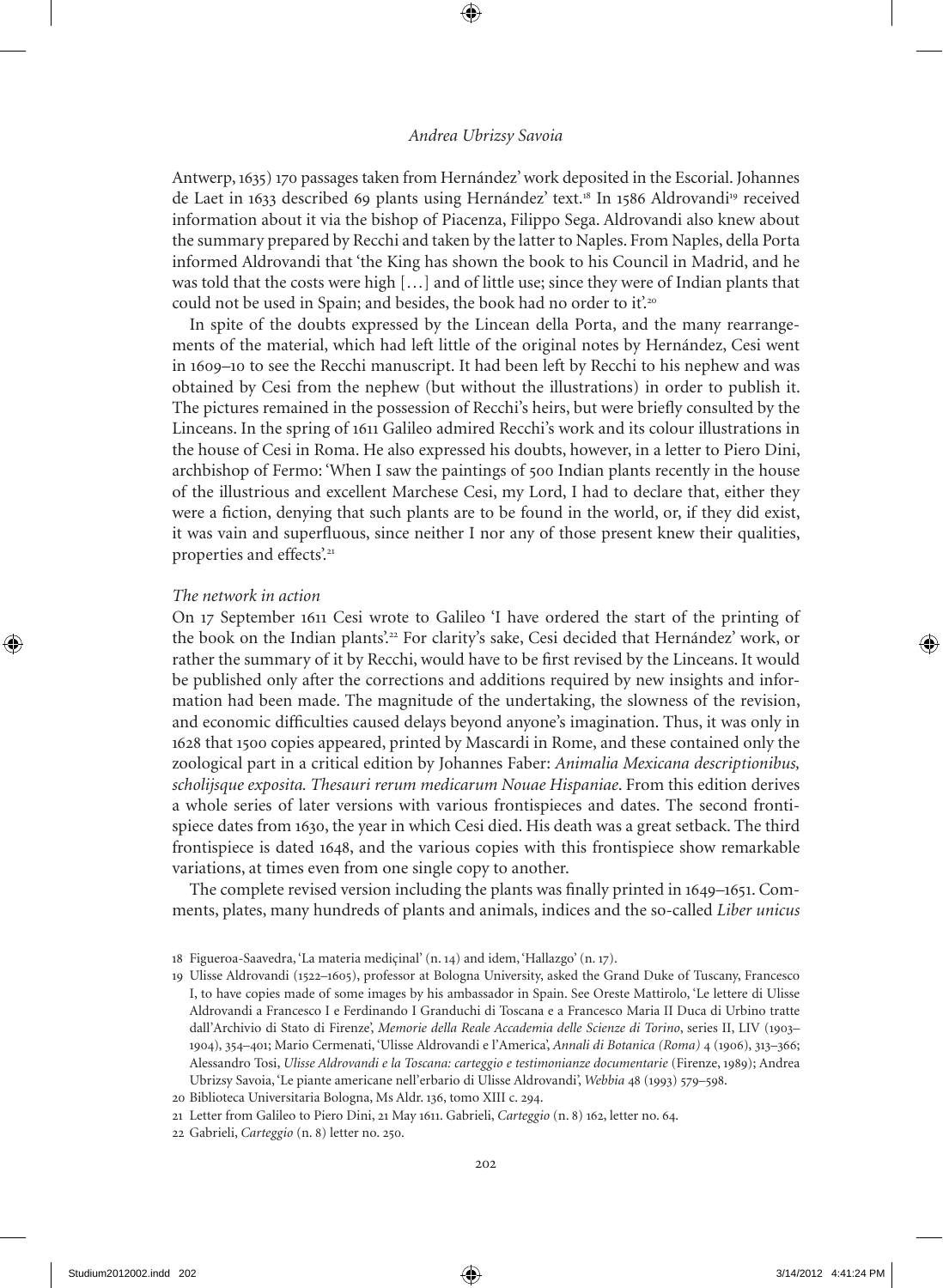were added to the original core. the *Liber unicus* was part of the original text by Hernández that had been deposited in the escorial. A copy was made in Spain on the orders of the Lincean Cassiano dal Pozzo in 1626 and brought to Rome. The long struggle to have the *Mexican Treasure* published ended successfully in 1651, but the whole process was so complex that no two copies are the same.

For the descriptions of American plants and animals the Linceans first of all made exhaustive use of all of the resources of traditional encyclopaedic botany and zoology, searching for similarities between the American species and known european ones. But a research method which looked for a symbolic meaning, the presence of New World naturalia in old proverbs, their moral significance, the use of their images on coins, etc., was no longer suited to modern reality. The Linceans tried to eliminate mistakes from the ancient tradition of natural history and establish their own credibility. We may well ask ourselves why Cesi and his companions, who were promoters of direct observation of nature as the basis for all types of scientific enquiry, chose such intractable material and undertook a major effort to deal with things they had never directly observed, originals which they had never even touched or seen through their lynx-like eyes, without their ever having had the opportunity to examine or experiment with any of the objects described, without being able to check the truth of what had been written by Hernández, or in fact, by someone else for him! What had happened to their critical sense? This whole undertaking seems in contradiction with Cesi's scientific procedures, which consisted of a combination of a systematic, and to some extent scholastic, mind-set with the meticulous observation of reality.

Cesi's choice may have been influenced by practical considerations, especially since one of the goals of the research of the Linceans (as expressed in *Del natural desiderio*) was to lead to practical results. Cesi indeed not only changed the title of the material acquired at Naples, but also wanted to give it a more systematic structure, based on criteria of utility and value. Before a work like that of Hernández could become significant and valuable to old World medicine and natural philosophy, european naturalists needed to undertake a systematic exploration of all the naturalia in that work, identifying them, verifying information, and indicating their medicinal properties. Hernández' work did not lack order.<sup>23</sup> The method used by the Spanish physician consisted of grouping the plants in terms of the philology of their names in Nahuatl, which expressed their morphological, structural and environmental affinity and properties. In the translation much of this information had been lost. Furthermore, Hernández did not fully manage to coordinate concepts with Latin and Nahuatl names and therefore needed a better logical classification. When the whole enterprise is seen in this context, the real motives which induced Cesi to dedicate himself to such a difficult and expensive undertaking become understandable, as does his conviction that unknown species and animals which lived in the New World should be of interest to Europeans.

In the course of the preparation of the *Mexican Treasure* the Linceans felt the lack of direct observation, and tried to compensate for it by providing high-quality illustrations that could replace the original images in a satisfactory way. the engravings included in the printed volumes were intended to reveal in a more or less precise way – depending upon the artistic

<sup>23</sup> J.M. López Piñero and J. Pardo Tomás, 'The contribution of Hernández to European botany and materia medica', in S. Varey, R. Chabrán & D. Weiner (eds.) Searching for the secrets of nature. The life and works of dr. *Francisco Hernández* (Stanford 2000) 122–137.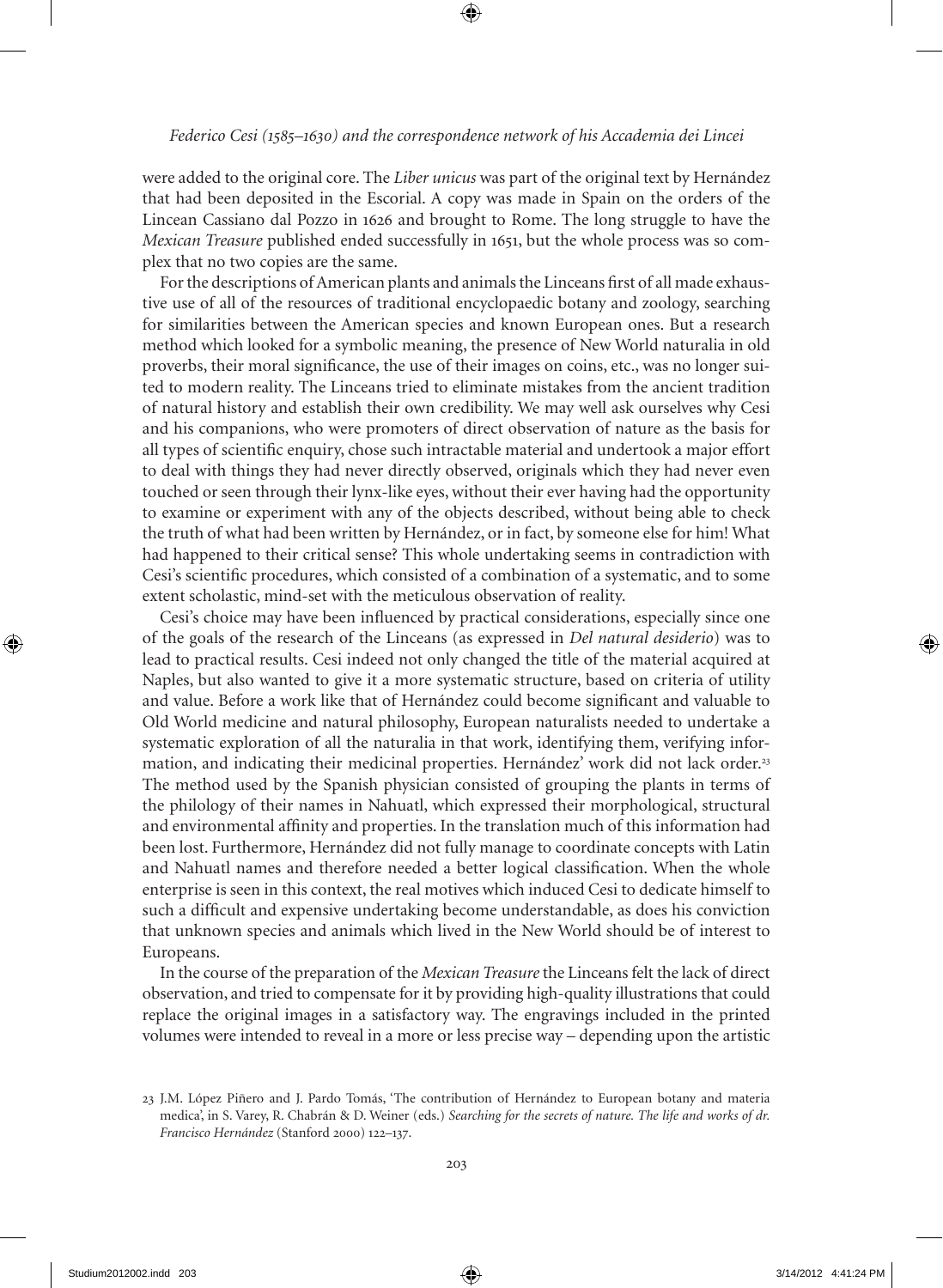quality of the draughtsman – the newly acquired knowledge, and to present themselves as immediate illustrations and indispensable instruments of verification of what was described in the text. The importance of images for research had already been mentioned several times in the letters sent by Heckius to the Linceans during his wanderings in exile. In the following years, when both Terrentius and dal Pozzo could travel to Madrid in order to study the original images of Hernández, the Linceans made a great effort to finish the undertaking.

For the Linceans, illustrations became an essential part of their publications on natural history. The Neapolitan naturalist Fabio Colonna stressed the need to have illustrations of good quality.<sup>24</sup> In books on faraway places the inclusion of a wealth of illustrations became imperative, given the fact that the written word was inadequate to convey the reality of a nature which was so radically different. But the images made by mere observers were insufficient – skilled artists were needed, like those 'famous painters whom I knew in Italy', as Gonzalo Hernández de Oviedo had already written in the *Sumario de la natural y general historia de las Indias* (1526).

the *Mexican Treasure* is noteworthy because it is the result of the collaboration of several authors; Cesi and other Linceans, such as Francesco Stelluti, Johannes Schreck (*Terrentius*) from Konstanz, Fabio Colonna, Johann Schmidt (Faber) from Bamberg and Josse van Rycke (also Justus Rycquius, Rijcke, Ryckius, Ricchius). The latter, whose name was Italianized as Giusto Ricchio (Ghent, 187 – Bologna, 1627) was a Flemish philologist, poet and archaeologist who travelled to Italy in 1606 for a 'peregrinatio erudita' in order to complete his humanist education. He remained for many years in Milan (as a guest of Cardinal Borromeo) and in Rome.<sup>25</sup> There he became secretary to Count Ludovico da Sarego, who put him in charge of his library. Around 1614 he returned home and settled in Louvain. At the end of his life we find him in Italy again, where he was appointed as professor of *Eloquentia* at Bologna in 1624. Cesi expected him to serve the Academy with his excellent knowledge of Latin. He was expected to assume responsibility for the correspondence of the Academy, supervise the correct stylistic and rhetorical use of Latin in the Lincean publications, and compose commemorative poems as well as epitaphs when any of the Linceans died.

Already in 1614 he was expected by Cesi to collaborate on the edition of the *Mexican Tre*asury.<sup>26</sup> Although he only joined the Academy in 1625, Rychius was certainly a crucial person

<sup>24</sup> About Colonna, his ability of drawing and his relation to the *Mexican Treasure* illustration see Federico tognoni, 'Segnavia per Fabio Colonna illustratore', in Andrea Battistini, Gilberto de Angelis & Giuseppe olmi (eds.), *All'origine della scienza moderna: Federico Cesi e l'Accademia dei Lincei* (Bologna 2007) 3–466.

<sup>2</sup> For Ryckius see also the writings by J. Roulez, 'de Rycke (Josse)', *Biographie Nationale de Belgique*, vol. (1876) col. 68–61; R. van den Bergh, 'Notice sur la vie et les œuvres de J. Rycquius', *Messager des sciences historiques* (Ghent 1880) 12–32, 189–208; *idem* (1881) 160–185, 457–477; Alphonse Roersch, 'De Gand à Rome en 1624', in: *Mélanges Godefroid Kurth: Recueil de mémoires relatifs à l'histoire, à la philologie et à l'archéologie*, 2 vols (Liège-Paris 1908) II, 239–250 ; Giuseppe Gabrieli, 'Giusto Ricchio Belga: i suoi scritti editi e inediti' (1933, reprinted in Giuseppe Gabrieli, *Contributi alla storia dell'Accademia dei Lincei* (Roma 18) 1133–1164; Idem, 'Ancora di Josse Rycke (Giusto Ricchio) panegirista o encomiatore ufficiale dei Lincei defunti nella prima Accademia (141, reprinted in Giuseppe Gabrieli, *Contributi alla storia dell'Accademia dei Lincei* (Roma 18) 116–117; and recently, concerning his relationship with Federico Borromeo: Roberta Ferro, 'Accademia dei Lincei e Res publica litteraria: Justus Ryckius, Erycius Puteanus e Federico Borromeo', in: Andrea Battistini, Gilberto De Angelis, Giuseppe olmi (eds.), *All'origine della scienza moderna: Federico Cesi e l'Accademia dei Lincei* (Bologna 2007) 203–270.

<sup>26</sup> Gabrieli, *Carteggio* (n. 8) 467, letter no. 367; 505, letter no. 405; 506, letter no. 406.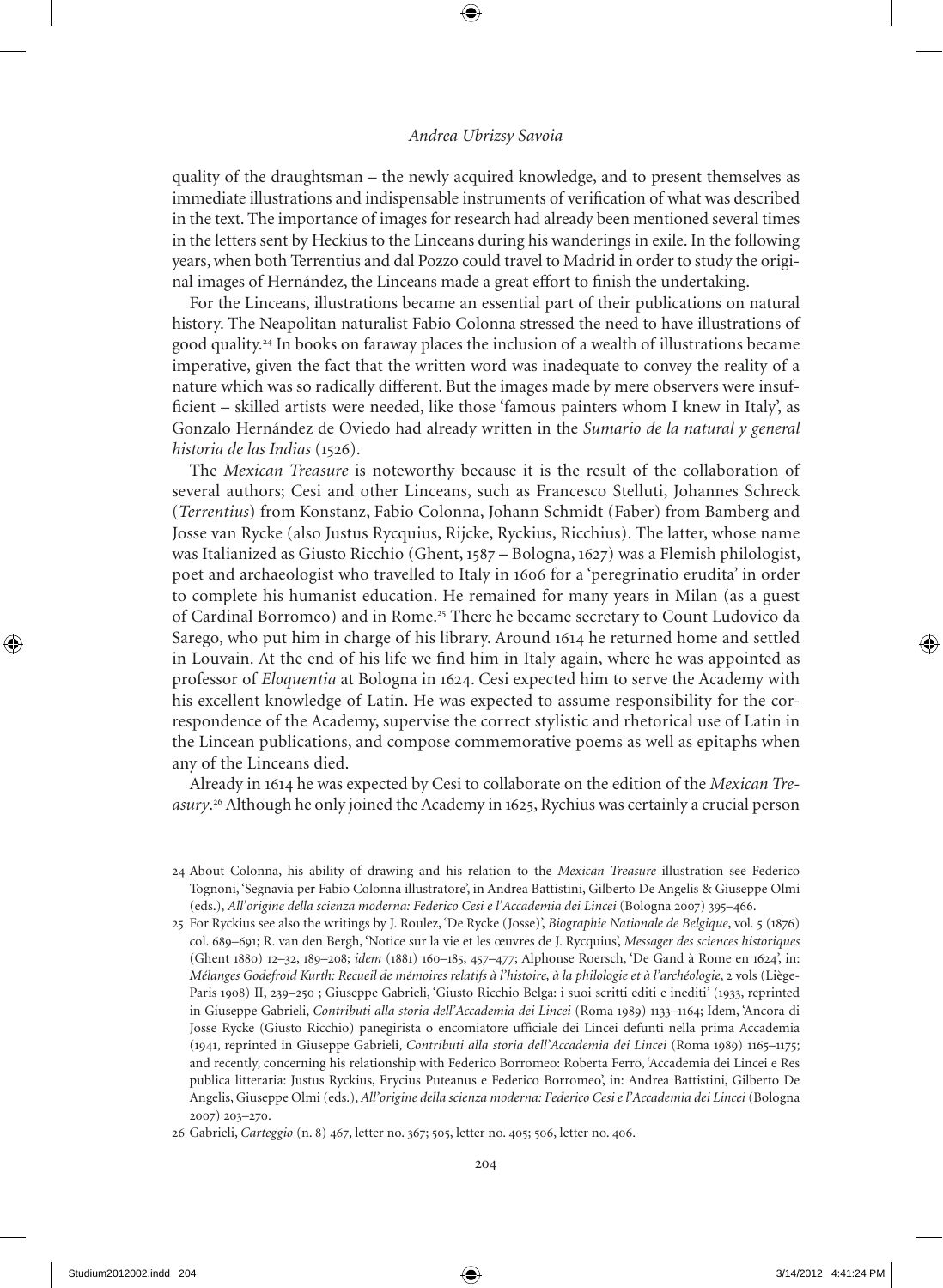in the Lincean assembly as an important link between the Linceans and Flanders.<sup>27</sup> He was in continuous contact with the Academy and several of its followers: he corresponded with Faber as well as with Cesi, for whom he worked for some years, Antonio Persio, Marcus Welser, Giovan Battista Lauro and Giuseppe Neri. He was also in contact with Francesco Barberini, Cardinal Federico Borromeo, as well as other prominent figures such as Erycius Puteanus, Daniel Heinsius, Philip Rubens, and the Flemish painter Theodoor van Loon.

Rycquius and other Linceans combined and critically compared the Hernández-Recchi material with information received via correspondence with travellers to the New World. All of the Linceans shared the point of view that voyages were of enormous importance, because they were well aware of the limits imposed on knowledge by distance. News about journeys which was transmitted by means of letters allowed scholars to share exceptional experiences and to continue conversations at a distance. Difficulties arose when letters were written not by scholars but by sailors and soldiers, who were often unable to provide precise details about the naturalia they had seen. the desire for information impelled naturalists to buy and carefully consult literally every available report by travellers, explorers and missionaries. With the help of such reports, European naturalists tried to imagine nature in the New World, even if the authors could not render justice in words to a nature that was new, magnificent, beautiful, as well as extraordinarily luxuriant (in terms of density and gigantic size), radically different and exuberant, and without reassuring similarities with that of the old World.

#### *International networks and patronage*

In their discussion of distant and unknown nature the Linceans referred to sources which had already been published, but also to communication networks as indispensable resources for the scientific discourse. Here again, as in the *Lynceographum,* the importance of the international communication network of scholars, *litterati* and simple amateurs to the aims of the Academy becomes clear. these international networks served as vehicles for the knowledge which were extensively used in the production of the *Mexican Treasure*. the role of the Lincean chancellor Johannes Faber in this process of knowledge circulation was certainly crucial from 1611 onwards, and heavily indebted to the well-developed system of connections between Rome and the world north of the Alps which was created in the context of the Counter Reformation. Via the often geographically extensive chains of exchange, the Linceans (and Faber in particular) received publications about America, such as the works of Jean de Léry and José de Acosta. the compilation of the *Mexican Treasure* also profited from the practice of lending, which considerably increased the opportunities to consult books that were beyond the range of the Lincean libraries. Faber's comments on Mexican animals which he compiled during the second half of the 1620s, show the extent of the Lincean scientific communication network and provide significant examples of how this worked on a European scale.

By making use of the networks of the missionary orders which came together in the capital of the Catholic world, the Linceans attempted to overcome the lack of direct observation of American. For his redaction of the first part of the *Mexican Treasure* (1628) Faber used the testimony of father Gregorio de Bolivar on animals. Bolivar was a Spanish Franciscan missionary in America, where he had learnt some local languages. Bolivar, who arrived

<sup>27</sup> Baldriga, L'Occhio (n. 1); Ferro, 'Accademia dei Lincei' (n. 25).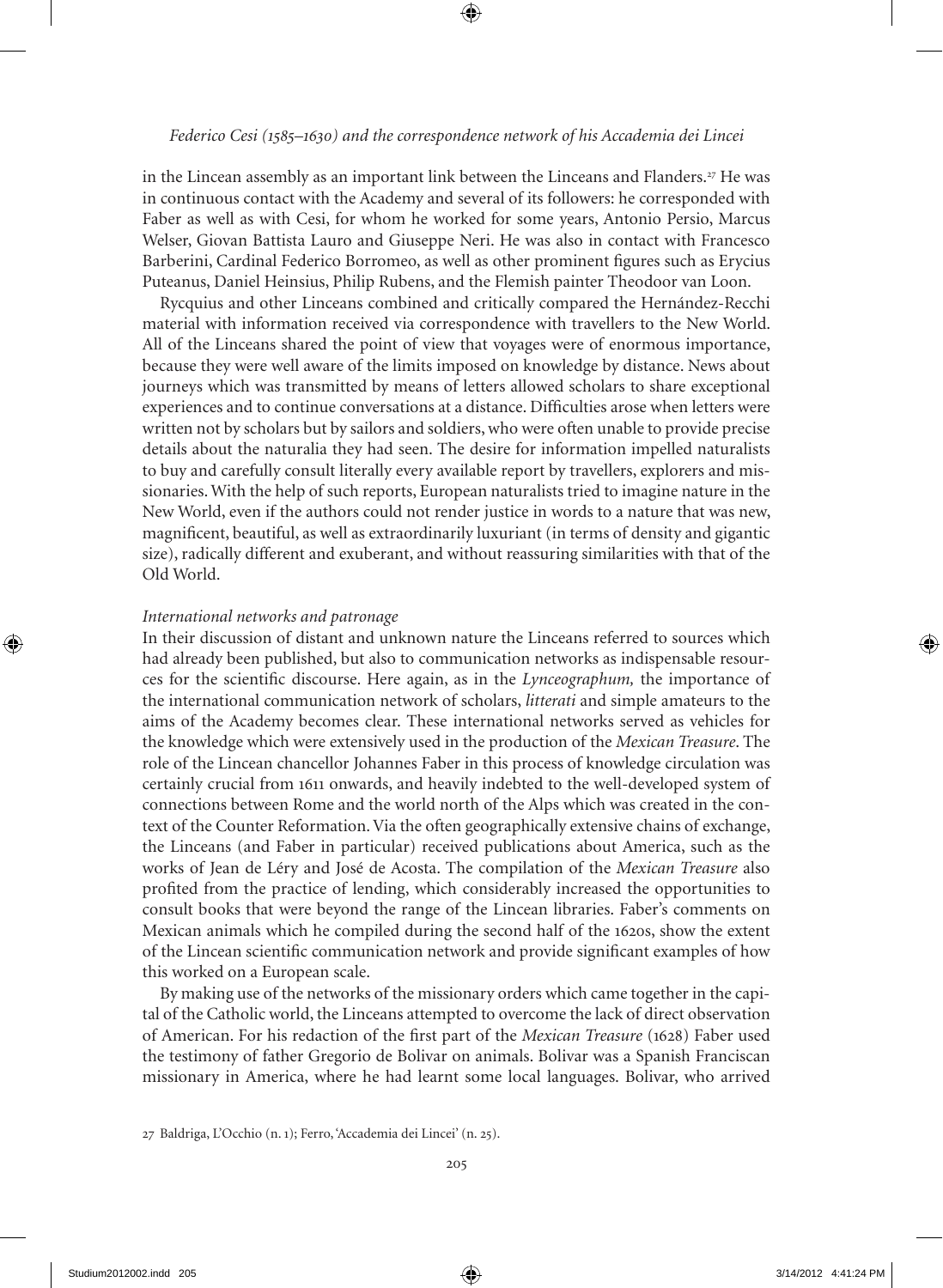in Rome in 1625, destroyed his notes, maps and figures on Mexico (including plant and animals such as bees) before leaving Rome again because of the heavy attacks by the Congregation De Propaganda Fide.<sup>28</sup>

Missionary Catholicism was undergoing a wave of renewal at the time in Spain and Italy. Besides serving powerful persons in the church, $29$  these networks also provided a direct channel of communication with America, a privileged link between the scientific circles and the Spanish circles of the colonial market. In a letter of 25 November 1623 to Cardinal Francesco Barberini, Cesi mentioned that he looked through the *Mexican Treasure* and made a list of plants to be brought from Mexico by means of Jesuits or Dominicans thanks to the authority of the Cardinal; otherwise these specimens also should be obtained from Seville through the emissaries of the Cardinal in Spain.<sup>30</sup> These words illustrate how much Cesi would have liked to receive natural specimens directly from the New World via the network of the church.

Although well aware of the difficulties posed by distance, the Linceans viewed the city of the Pope as an exceptional opportunity. They could make use of its imposing resources in terms of connections and of the great potential offered by ecclesiastic patronage. But in a strongly aristocratic society like fifteenth and sixteenth century Italy, those who wanted to study nature and attain wide-ranging knowledge could not but try to obtain the support of princes, popes or cardinals. Patronage opened new channels of information and provided financial means. At one time, the patron of the Linceans was none less than Philip IV, king of Spain, as can be seen on the title page of editions of the *Mexican Treasure* published in 1648–161 (whereas the former editions were dedicated to Cardinal Francesco Barberini). Apart from financial support, the patron opened an important door to the world, and only the protection of a great lord allowed access to an absolutely indispensable quantity of information about nature. Princes who maintained contacts with other courts had ambassadors working for them in various countries, such as Spain, which were involved in the great voyages of exploration. Only by obtaining the patronage of a prince<sup>31</sup> could a naturalist hope to see the curiosities and rarities in his gardens and collections. Access to exotic naturalia depended on the benevolence of important foreigners and of colleagues abroad, while diplomatic channels and court circles were used in a strategy of exchanges. In order to see exotic naturalia, in Italy one could ask for the help of a network of friends, but it was above all important to be invited to court, where it was possible to witness and stimulate the transfer of exotic material.

Members of the Academy were aware of the importance of useful contacts with the church for the success of their publication projects, and the fact that some Linceans were prelates (e.g. Giovanni Ciampoli) certainly helped. the Lincean Cassiano dal Pozzo, secretary to Cardinal Francesco Barberini, contributed to the distribution in Europe of the results of Lincean research by using the special channels of the *République des Letters* in which there was a close relationship between science and political mediation. dal Pozzo was among the retinue of Barberini during diplomatic missions to France (1625) and Spain (1626), and he also tried to interest Pope Urban VIII in the research of the Linceans on natural history. Many of the Linceans were involved in the distribution of the work on the natural

<sup>28</sup> See the letter by Faber to Cesi of 7th october 162. Gabrieli, *Carteggio* (n. 8) 1068, letter no. 868.

<sup>2</sup> Cardinal Federico Borromeo made use of missionaries *en route* in order to enrich his museum.

<sup>30</sup> Gabrieli, *Carteggio* (n. 8) 826, letter no. 64.

<sup>31</sup> Federico Cesi had the title 'Prince', but he was not from a very important and rich family of Roman princes such as the Barberini, Orsini, Farnese, Chigi and so on.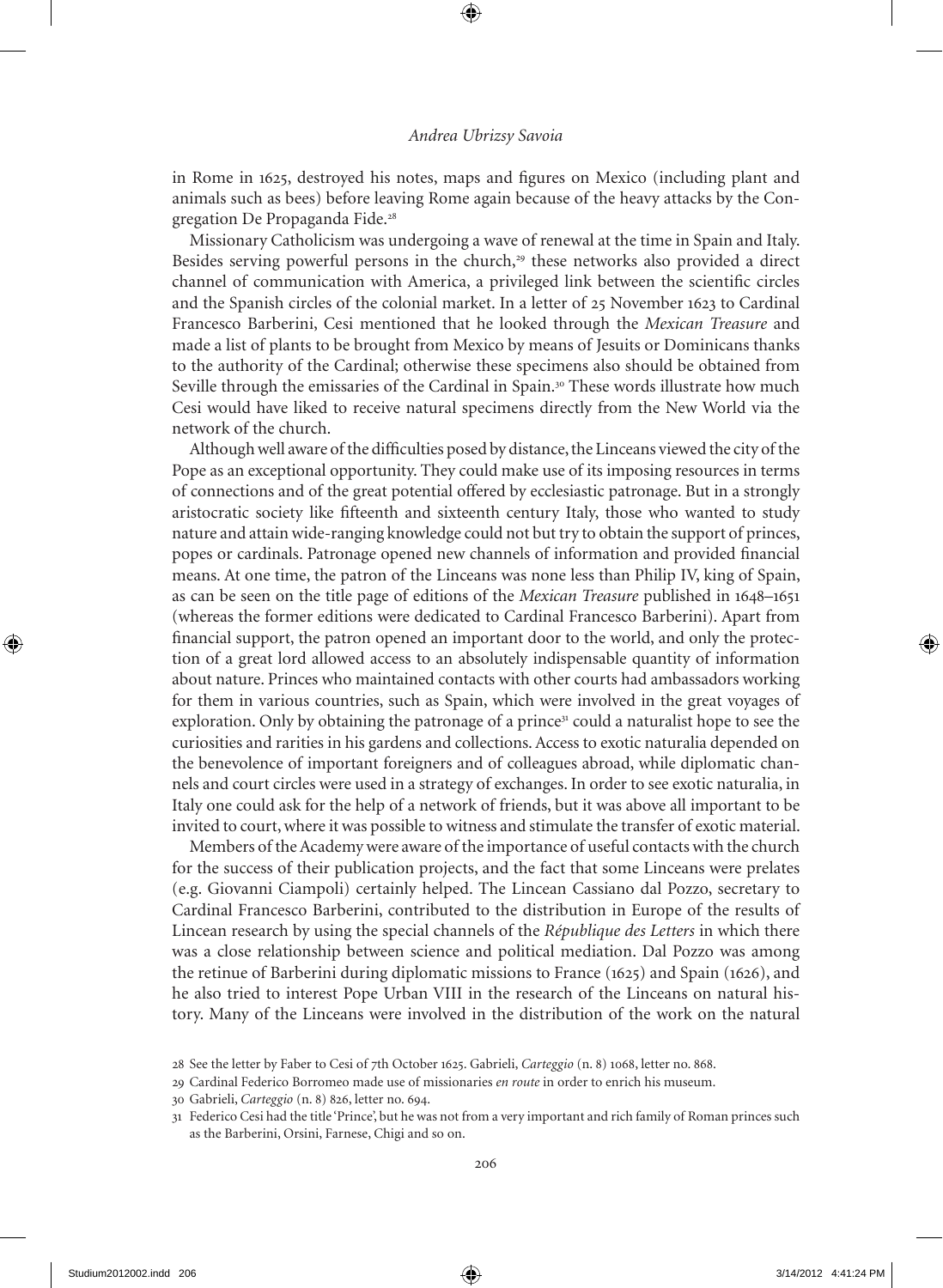

*Federico Cesi (1585–1630) and the correspondence network of his Accademia dei Lincei*

Fig. 3: Actual size (at the bottom) and microscopic image ('Microscopio observatus', magnified about fifteen times) of a fruit-body where spores are produced of the fungus Cordyceps militaris in Cesi's mycological codex *Fungorum genera et species* [Ms 968 c. 92, Institut de France, Paris]. In 1979 the *Codex* by Cesi lying at the library of the Institut since 1868, has been discovered and identified (Ubrizsy, 180): five volumes of *Plantae et flores* which are still unpublished, and three volumes of *Fungorum genera et species* containing the first images of these organisms as seen with the help of the microscope.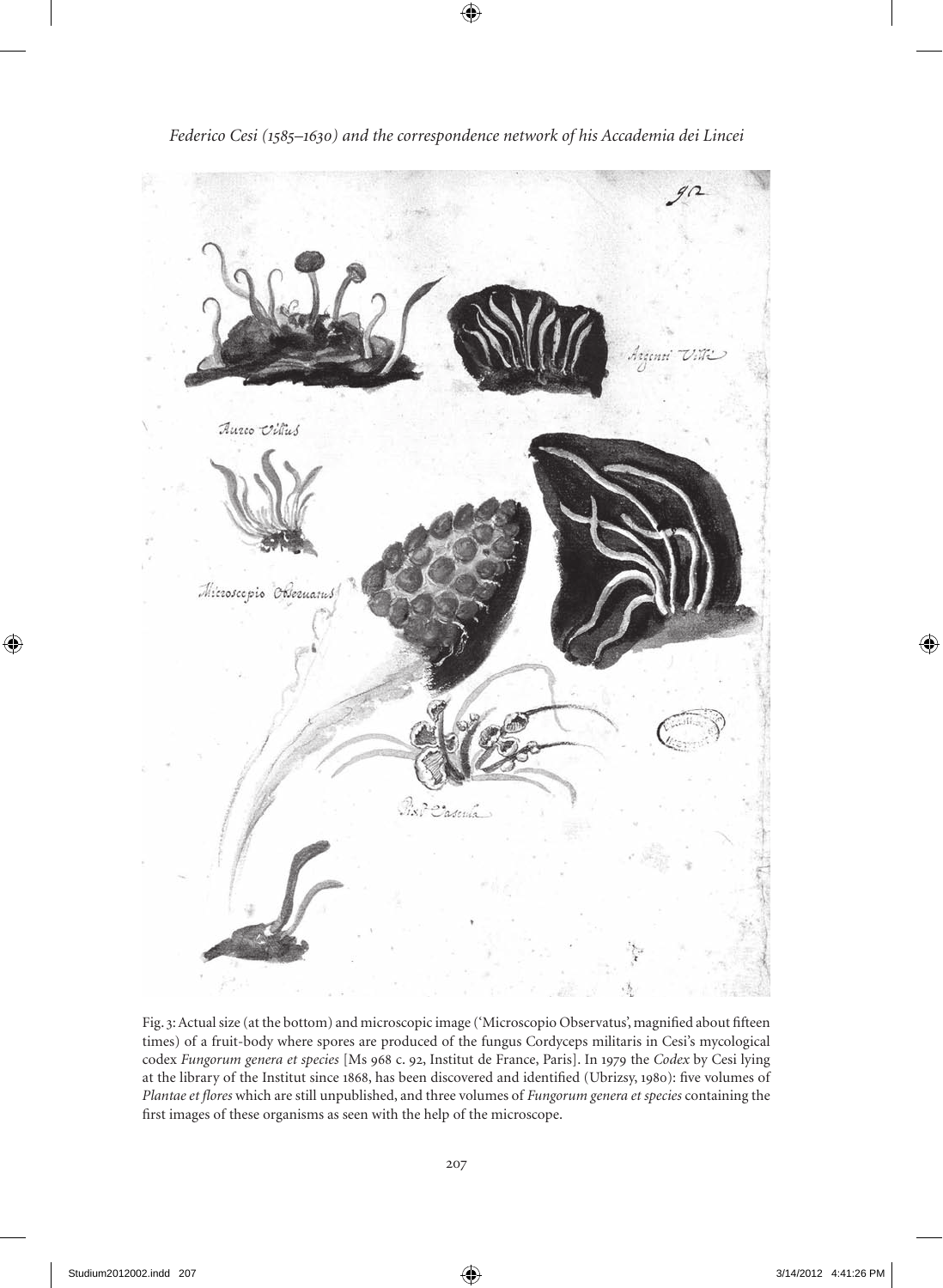history of Mexico, which had required a considerable effort in terms of intellect, finances and typography. They realized that the particular character of the subject would hardly make it attractive for the Roman public, and therefore they started publicity campaigns at an international level, trying to raise the awareness of its relevance, and announcing it in catalogues at the Frankfurt fair.

Faber put his own extensive network of connections at the disposal of the Academy, intending to intertwine written culture and direct experience in a cognitive process which was nourished precisely through forms of communication adapted to the national and international level. This chancellor of the Accademia, who was well informed and well connected in the circles of booksellers and publishers, drew on a complex system of sources, including handwritten, printed and oral ones and made use of a widely ramified system of erudite connections on the crossroads of commercial channels and cultural networks. In spite of these efforts inspired by commitment to the joint enterprise, which also involved contacts with the offices in charge of pre-emptive censorship, the project resulted in a substantial failure. The publication was not a success, and the Academy fared no better as the promoter of its new cultural project dedicated to the natural sciences, which would have been capable of bringing fame to the Linceans and to its powerful political sponsors.

We may conclude that the *Thesaurus Mexicanus* still evinces the predilection for the rare, exotic, and the absolutely exceptional, which was so widespread among scholars and collectors of the sixteenth century. However, if we examine other publications *(Apiarium*, 1625 and *Melissographia*, 1625) and the manuscripts and letters by Cesi and the Linceans, we discover that in the eyes of the Linceans normality had a profound dignity. The encyclopaedic methods, used in collecting information concerning nature in exotic places, were profoundly transformed by the earliest use of the microscope, which opened up a world that had until then been invisible. In 1624 Faber wrote about this to Cesi: 'Yesterday evening I have been to our Mr. Galilei, who gave me beautiful little glasses, to deliver them, through cardinal zollern, to the duke of Bayern. Galilei made me observe a fly [with these glasses]. I was astonished how this [instrument] revealed to me things that so far no one knew they were created'.<sup>32</sup> In the *Thesaurus Mexicanus* (757) Faber added, that: 'by using this instrument for the eyes (*oculorum praesidio*) our prince Cesi had distinguished the seeds of many plants, earlier believed seedless by botanists and he ordered his painter to prepare drawings of them' (Fig. 3). $^{33}$  The 'microscope' – Faber used this very expression in the *Thesaurus Mexicanus* (page 77) – opened the doors to an 'other New World', those of micro organisms.

## *Conclusions*

The Lincean effort to diffuse the knowledge and information from the New World in Europe by means of descriptions and images coming from the explorations was still closely

<sup>32</sup> See the letter of Faber to Cesi, first half of May 1624: 'Sono stato hier sera col Signor Galilei nostro […] ha dato un belissimo occhialino al Signor cardinale zollern per il duca di Baviera. Io ho visto una mosca che il Signor Galilei mi ha fatto vedere. Sono restato attonito, et ho detto al Signor Galilei che esso è un altro Creatore, atteso che fa apparire cose finora non si sapeva fosse state create'. Cf. Gabrieli, *Carteggio* (n. 8) 875.

<sup>33</sup> Andrea Ubrizsy, 'Il codice micologico di Federico Cesi', *Rendiconti delle classe di scienze fisiche, matematiche e*  naturali, Accademia Nazionale dei Lince, ser. 8, 68 (1980) 129–138.